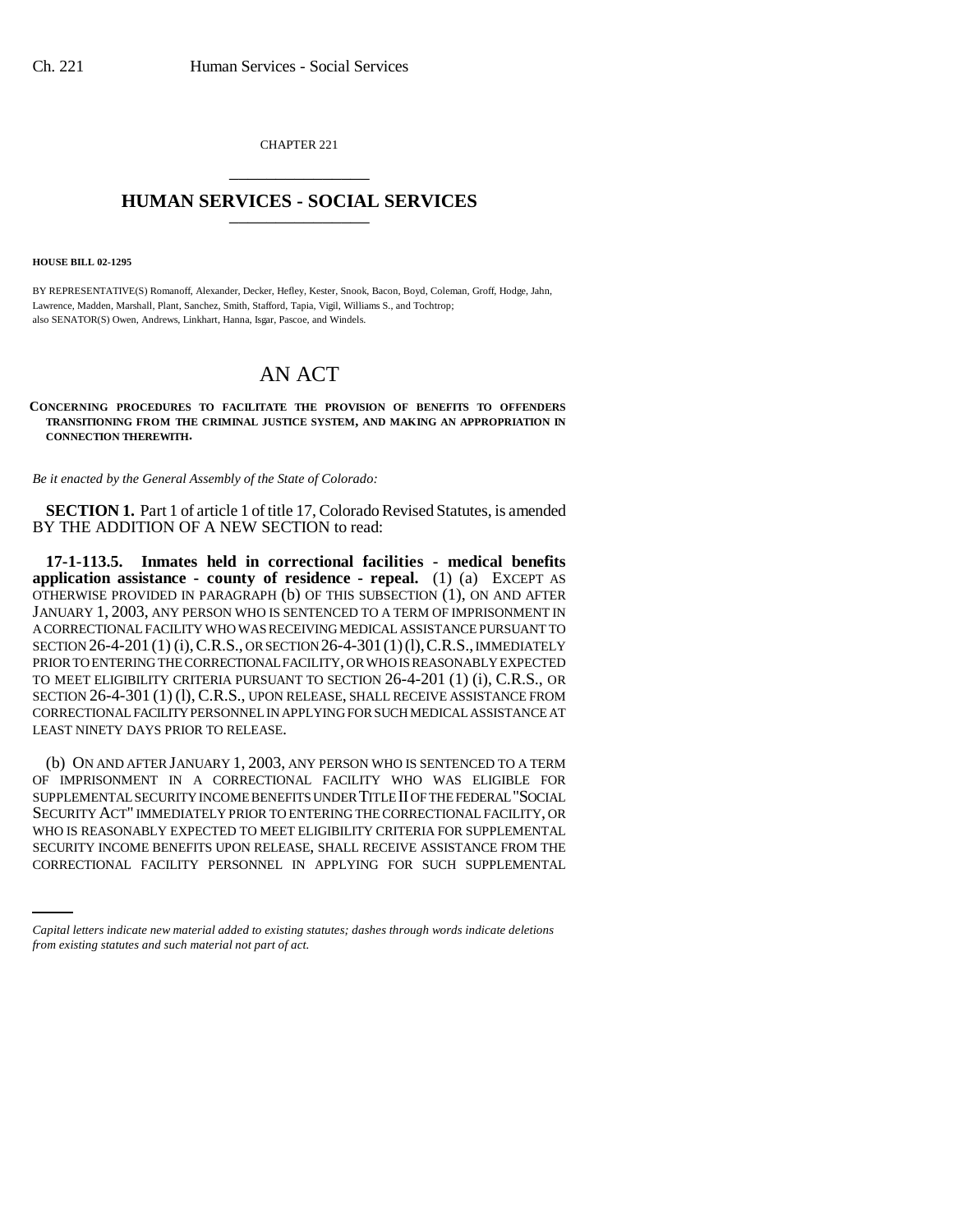SECURITY INCOME BENEFITS AT LEAST NINETY DAYS PRIOR TO RELEASE OR SOONER, IF POSSIBLE.

(2) ON OR BEFORE JANUARY 1, 2003, THE DEPARTMENT OF HEALTH CARE POLICY AND FINANCING SHALL PROVIDE INFORMATION AND TRAINING ON MEDICAL ASSISTANCE ELIGIBILITY REQUIREMENTS AND ASSISTANCE TO EACH CORRECTIONAL FACILITY TO ASSIST IN AND EXPEDITE THE APPLICATION PROCESS FOR MEDICAL ASSISTANCE FOR ANY INMATE HELD IN CUSTODY WHO MEETS THE REQUIREMENTS OF PARAGRAPH (a) OF SUBSECTION (1) OF THIS SECTION.

(3) ON OR BEFORE JANUARY 1, 2003, THE DEPARTMENT OF HUMAN SERVICES SHALL PROVIDE INFORMATION AND EDUCATION REGARDING THE SUPPLEMENTAL SECURITY INCOME SYSTEMS AND PROCESSES TO EACH CORRECTIONAL FACILITY.

(4) (a) FOR PURPOSES OF DETERMINING ELIGIBILITY PURSUANT TO SECTION 26-4-106, C.R.S., THE COUNTY OF RESIDENCE OF THE INMATE HELD IN CUSTODY SHALL BE THE COUNTY SPECIFIED BY THE INMATE AS HIS OR HER COUNTY OF RESIDENCE UPON RELEASE.

(b) ON OR BEFORE JANUARY 1, 2003, THE DEPARTMENT OF HEALTH CARE POLICY AND FINANCING SHALL PROMULGATE RULES TO SIMPLIFY THE PROCESSING OF APPLICATIONS FOR MEDICAL ASSISTANCE PURSUANT TO PARAGRAPH (a) OF SUBSECTION (1) OF THIS SECTION AND TO ALLOW INMATES DETERMINED TO BE ELIGIBLE FOR SUCH MEDICAL ASSISTANCE TO ACCESS THE MEDICAL ASSISTANCE UPON RELEASE AND THEREAFTER. IF A COUNTY DEPARTMENT OF SOCIAL SERVICES DETERMINES THAT AN INMATE IS ELIGIBLE FOR MEDICAL ASSISTANCE, THE COUNTY SHALL ENROLL THE INMATE IN MEDICAID EFFECTIVE UPON RELEASE OF THE INMATE. AT THE TIME OF THE INMATE'S RELEASE, THE CORRECTIONAL FACILITY SHALL GIVE THE INMATE INFORMATION AND PAPERWORK NECESSARY FOR THE INMATE TO ACCESS MEDICAL ASSISTANCE. SUCH INFORMATION SHALL BE PROVIDED BY THE APPLICABLE COUNTY DEPARTMENT OF SOCIAL SERVICES.

(c) ON OR BEFORE JANUARY 1, 2003, THE DEPARTMENT OF CORRECTIONS SHALL ATTEMPT TO ENTER INTO PRERELEASE AGREEMENTS WITH LOCAL SOCIAL SECURITY ADMINISTRATION OFFICES, AND, IF APPROPRIATE, THE COUNTY DEPARTMENTS OF SOCIAL SERVICES, THE DEPARTMENT OF HUMAN SERVICES, OR THE DEPARTMENT OF HEALTH CARE POLICY AND FINANCING TO SIMPLIFY THE PROCESSING OF APPLICATIONS FOR MEDICAID OR FOR SUPPLEMENTAL SECURITY INCOME TO ENROLL INMATES WHO ARE ELIGIBLE FOR MEDICAL ASSISTANCE PURSUANT TO SECTION 26-4-201 (1) (i), C.R.S., OR 26-4-301 (1) (1), C.R.S., EFFECTIVE UPON RELEASE AND TO PROVIDE SUCH INMATES WITH THE INFORMATION AND PAPERWORK NECESSARY TO ACCESS MEDICAL ASSISTANCE IMMEDIATELY UPON RELEASE.

(5) THIS SECTION IS REPEALED, EFFECTIVE JULY 1, 2005. PRIOR TO SUCH REPEAL, THE FUNCTIONS OF THE DEPARTMENT OF CORRECTIONS AND THE DEPARTMENT OF HEALTH CARE POLICY AND FINANCING IN ASSISTING AND EXPEDITING THE APPLICATION PROCESS OF AN INMATE FOR RECEIPT OF MEDICAL ASSISTANCE OR SUPPLEMENTAL SECURITY INCOME PRIOR TO RELEASE AND THE FUNCTION OF THE DEPARTMENT OF HUMAN SERVICES IN PROVIDING EDUCATION CONCERNING SUPPLEMENTAL SECURITY INCOME SYSTEMS AND PROCESSES SHALL BE REVIEWED AS PROVIDED FOR IN SECTION 24-34-104, C.R.S.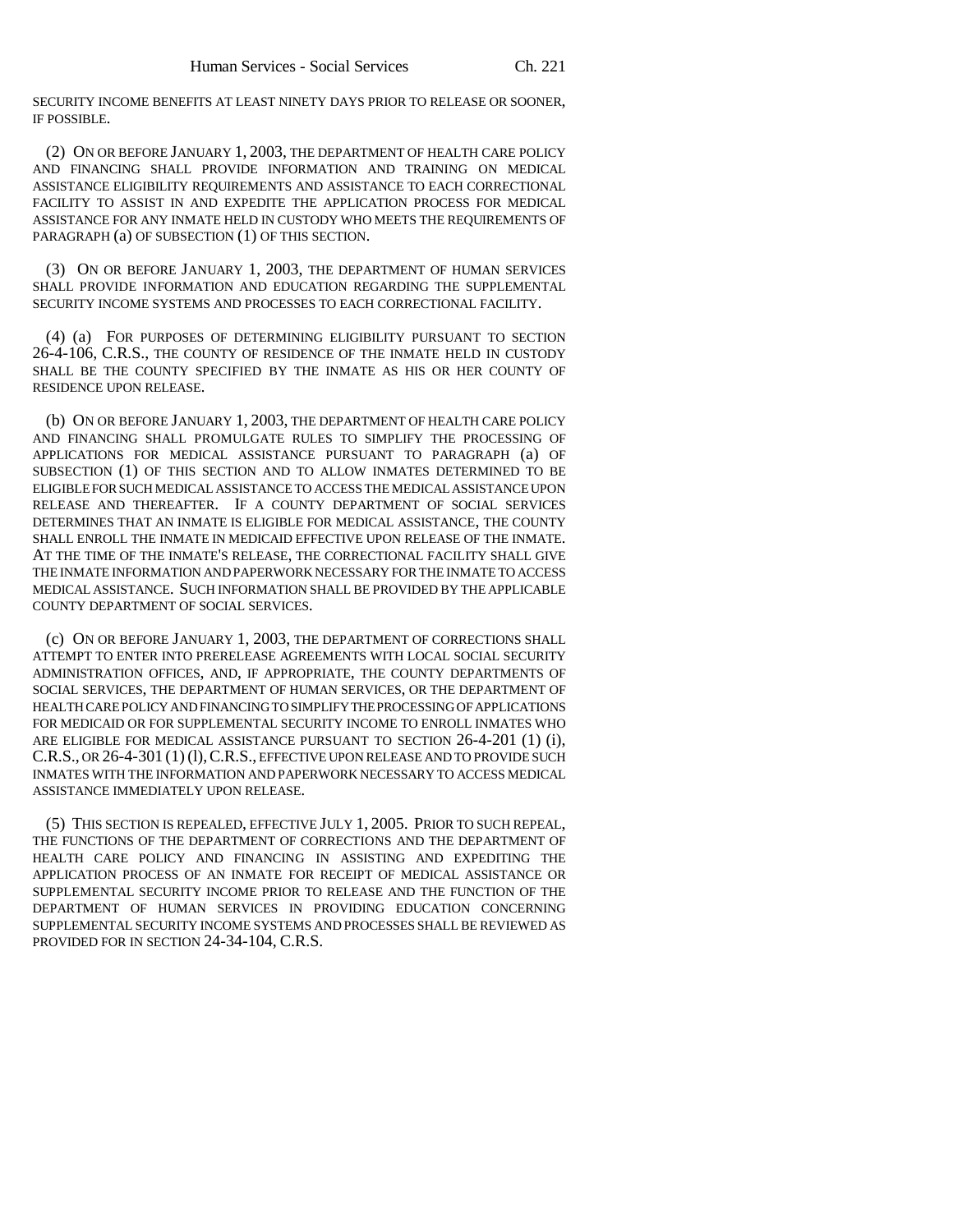**SECTION 2.** Article 27 of title 17, Colorado Revised Statutes, is amended BY THE ADDITION OF A NEW SECTION to read:

**17-27-105.7. Offenders held in community corrections programs - medical benefits application assistance - county of residence - repeal.** (1) (a) EXCEPT AS OTHERWISE PROVIDED IN PARAGRAPH (b) OF THIS SUBSECTION (1), ON AND AFTER JANUARY 1, 2003, ANY PERSON WHO IS SENTENCED TO A COMMUNITY CORRECTIONS PROGRAM AND WHO WAS RECEIVING MEDICAL ASSISTANCE PURSUANT TO SECTION 26-4-201 (1) (i), C.R.S., OR SECTION 26-4-301 (1) (l), C.R.S., IMMEDIATELY PRIOR TO ENTERING THE COMMUNITY CORRECTIONS PROGRAM, OR WHO IS REASONABLY EXPECTED TO MEET ELIGIBILITY CRITERIA PURSUANT TO SECTION 26-4-201 (1) (i), C.R.S., OR SECTION 26-4-301 (1) (l), C.R.S., UPON RELEASE, SHALL RECEIVE ASSISTANCE FROM COMMUNITY CORRECTIONS PROGRAM AGENTS IN APPLYING FOR SUCH MEDICAL ASSISTANCE AT LEAST NINETY DAYS PRIOR TO RELEASE.

(b) ON AND AFTER JANUARY 1, 2003, ANY PERSON WHO IS SENTENCED TO A COMMUNITY CORRECTIONS PROGRAM WHO WAS ELIGIBLE FOR SUPPLEMENTAL SECURITY INCOME BENEFITS UNDER TITLE II OF THE FEDERAL "SOCIAL SECURITY ACT" IMMEDIATELY PRIOR TO ENTERING THE COMMUNITY CORRECTIONS PROGRAM, OR WHO IS REASONABLY EXPECTED TO MEET ELIGIBILITY CRITERIA FOR SUPPLEMENTAL SECURITY INCOME BENEFITS UPON RELEASE, SHALL RECEIVE ASSISTANCE FROM COMMUNITY CORRECTIONS PROGRAM AGENTS IN APPLYING FOR SUCH SUPPLEMENTAL SECURITY INCOME BENEFITS AT LEAST NINETY DAYS PRIOR TO RELEASE OR SOONER, IF POSSIBLE.

(2) ON OR BEFORE JANUARY 1, 2003, THE DEPARTMENT OF HEALTH CARE POLICY AND FINANCING SHALL PROVIDE INFORMATION AND TRAINING ON MEDICAL ASSISTANCE ELIGIBILITY REQUIREMENTS AND ASSISTANCE TO EACH COMMUNITY CORRECTIONS PROGRAM TO ASSIST IN AND EXPEDITE THE APPLICATION PROCESS FOR MEDICAL ASSISTANCE FOR ANY OFFENDER PLACED IN A COMMUNITY CORRECTIONS PROGRAM WHO MEETS THE REQUIREMENTS OF PARAGRAPH (a) OF SUBSECTION (1) OF THIS SECTION.

(3) ON OR BEFORE JANUARY 1, 2003, THE DEPARTMENT OF HUMAN SERVICES SHALL PROVIDE INFORMATION AND EDUCATION REGARDING THE SUPPLEMENTAL SECURITY INCOME SYSTEMS AND PROCESSES TO EACH COMMUNITY CORRECTIONS PROGRAM.

(4) (a) FOR PURPOSES OF DETERMINING ELIGIBILITY PURSUANT TO SECTION 26-4-106, C.R.S., THE COUNTY OF RESIDENCE OF THE OFFENDER SHALL BE THE COUNTY SPECIFIED BY THE OFFENDER AS HIS OR HER COUNTY OF RESIDENCE UPON RELEASE.

(b) THE DEPARTMENT OF HEALTH CARE POLICY AND FINANCING SHALL PROMULGATE RULES TO SIMPLIFY THE PROCESSING OF APPLICATIONS FOR MEDICAL ASSISTANCE PURSUANT TO PARAGRAPH (a) OF SUBSECTION (1) OF THIS SECTION AND TO ALLOW OFFENDERS DETERMINED TO BE ELIGIBLE FOR SUCH MEDICAL ASSISTANCE TO ACCESS THE MEDICAL ASSISTANCE UPON RELEASE AND THEREAFTER. IF A COUNTY DEPARTMENT OF SOCIAL SERVICES DETERMINES THAT SUCH OFFENDER IS ELIGIBLE FOR MEDICAL ASSISTANCE, THE COUNTY DEPARTMENT OF SOCIAL SERVICES SHALL ENROLL THE OFFENDER IN MEDICAID EFFECTIVE UPON RELEASE OF THE OFFENDER. AT THE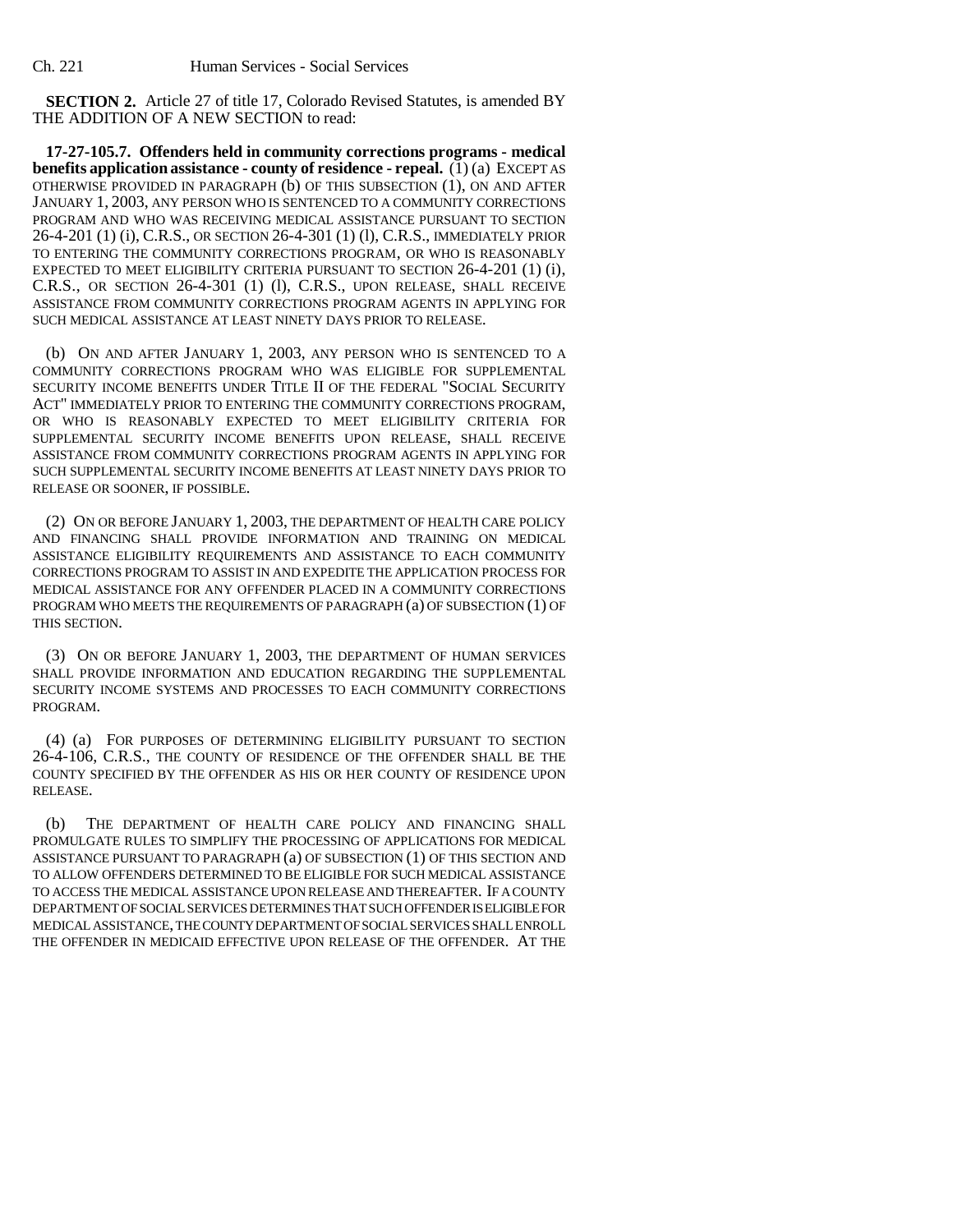TIME OF THE OFFENDER'S RELEASE, THE COMMUNITY CORRECTIONS PROGRAM AGENTS SHALL GIVE THE OFFENDER INFORMATION AND PAPERWORK NECESSARY FOR THE OFFENDER TO ACCESS MEDICAL ASSISTANCE. SUCH INFORMATION SHALL BE PROVIDED BY THE APPLICABLE COUNTY DEPARTMENT OF SOCIAL SERVICES.

(c) ON OR BEFORE JANUARY 1, 2003, EACH COMMUNITY CORRECTIONS PROGRAM SHALL ATTEMPT TO ENTER INTO PRERELEASE AGREEMENTS WITH LOCAL SOCIAL SECURITY ADMINISTRATION OFFICES, AND, IF APPROPRIATE, THE COUNTY DEPARTMENTS OF SOCIAL SERVICES, THE DEPARTMENT OF HUMAN SERVICES, OR THE DEPARTMENT OF HEALTH CARE POLICY AND FINANCING TO SIMPLIFY THE PROCESSING OF APPLICATIONS FOR MEDICAID OR FOR SUPPLEMENTAL SECURITY INCOME TO ENROLL OFFENDERS WHO ARE ELIGIBLE FOR MEDICAL ASSISTANCE PURSUANT TO SECTION 26-4-201 (1) (i), C.R.S., OR 26-4-301 (1) (l), C.R.S., EFFECTIVE UPON RELEASE AND TO PROVIDE SUCH OFFENDERS WITH THE INFORMATION AND PAPERWORK NECESSARY TO ACCESS MEDICAL ASSISTANCE IMMEDIATELY UPON RELEASE.

(5) THIS SECTION IS REPEALED, EFFECTIVE JULY 1, 2005. PRIOR TO SUCH REPEAL, THE FUNCTIONS OF THE DEPARTMENT OF CORRECTIONS AND THE DEPARTMENT OF HEALTH CARE POLICY AND FINANCING IN ASSISTING AND EXPEDITING THE APPLICATION PROCESS OF AN INMATE FOR RECEIPT OF MEDICAL ASSISTANCE OR SUPPLEMENTAL SECURITY INCOME PRIOR TO RELEASE AND THE FUNCTION OF THE DEPARTMENT OF HUMAN SERVICES IN PROVIDING EDUCATION CONCERNING SUPPLEMENTAL SECURITY INCOME SYSTEMS AND PROCESSES SHALL BE REVIEWED AS PROVIDED FOR IN SECTION 24-34-104, C.R.S.

**SECTION 3.** 24-34-104 (36), Colorado Revised Statutes, is amended BY THE ADDITION OF A NEW PARAGRAPH to read:

**24-34-104. General assembly review of regulatory agencies and functions for termination, continuation, or reestablishment.** (36) The following agencies, functions, or both, shall terminate on July 1, 2005:

(e) THE FUNCTIONS OF THE COMMUNITY CORRECTIONS BOARD, THE DEPARTMENT OF CORRECTIONS, AND THE DEPARTMENT OF HEALTH CARE POLICY AND FINANCING IN ASSISTING IN AND EXPEDITING THE APPLICATION PROCESS OF AN INMATE OR AN OFFENDER FOR THE RECEIPT OF MEDICAL ASSISTANCE OR SUPPLEMENTAL SECURITY INCOME PRIOR TO RELEASE AND THE FUNCTION OF THE DEPARTMENT OF HUMAN SERVICES IN PROVIDING EDUCATION CONCERNING SUPPLEMENTAL SECURITY INCOME SYSTEMS AND PROCESSES IN ACCORDANCE WITH SECTIONS 17-1-113.5 AND 17-27-105.7, C.R.S.

**SECTION 4. Appropriation.** (1) In addition to any other appropriation, for the fiscal year beginning July 1, 2002, there is hereby appropriated, out of any moneys in the general fund not otherwise appropriated, to the department of health care policy and financing, the sum of fifty thousand five hundred sixty-three dollars (\$50,563), or so much thereof as may be necessary, for implementation of this act. The general assembly further anticipates that, for the fiscal year beginning July 1, 2002, the department of health care policy and financing will receive the sum of fifty thousand five hundred sixty-three dollars (\$50,563) in federal funds for the implementation of this act. Although these federal funds are not appropriated in this act, they are noted for the purpose of indicating the assumptions used relative to these funds.